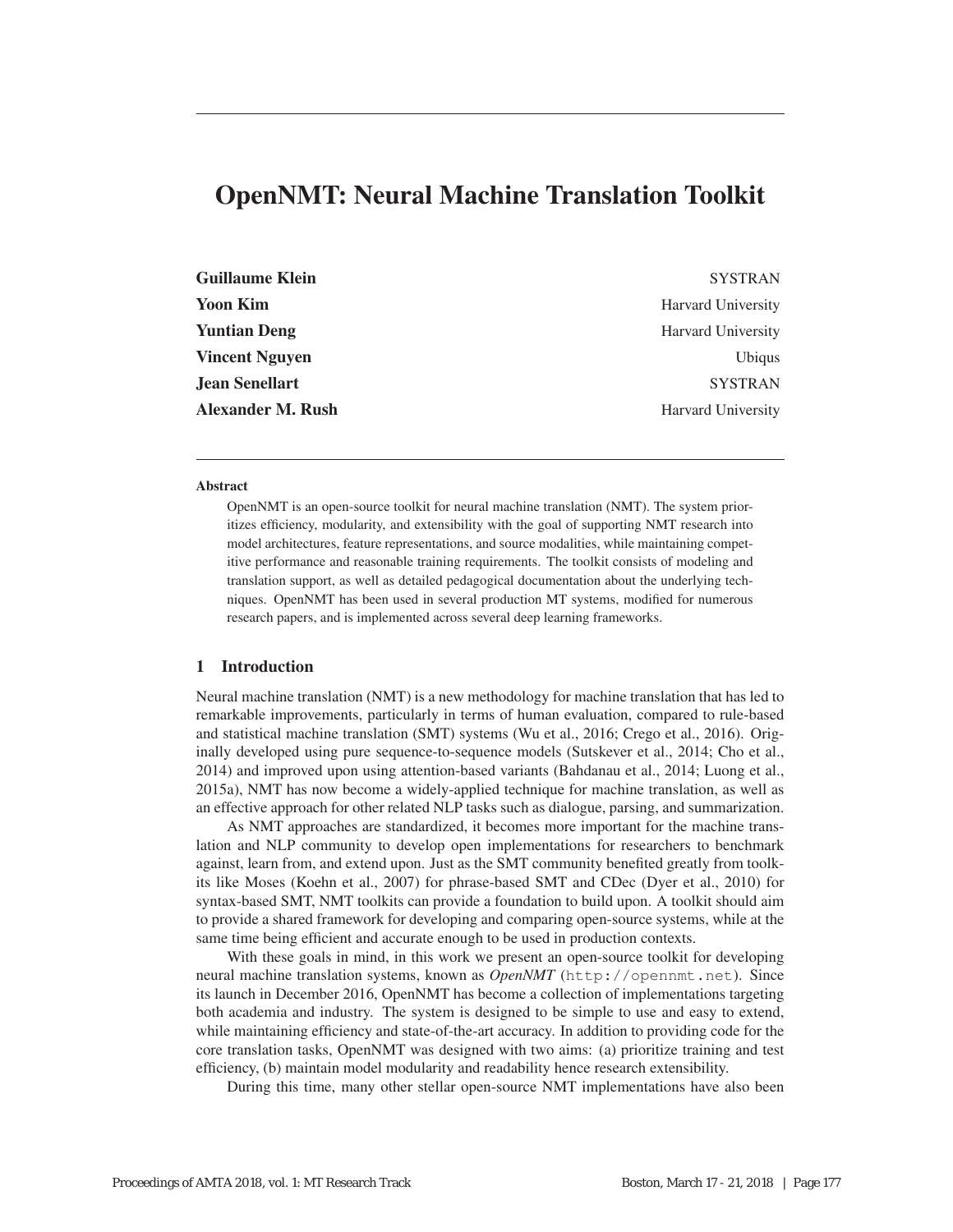

Figure 1: *(a). Schematic view of neural machine translation. The red source words are first mapped to word vectors and then fed into a recurrent neural network (RNN). Upon seeing the*  $\langle e \cos \rangle$  *symbol, the final time step initializes a target blue RNN. At each target time step, attention is applied over the source RNN and combined with the current hidden state to produce a prediction*  $p(w_t|w_{1:t-1}, x)$  *of the next word. This prediction is then fed back into the target RNN. (b). Live demo of the OpenNMT system.*

released, including *GroundHog*, *Blocks*, *Nematus*, *tensorflow-seq2seq*, *GNMT*, *fair-seq*, *Tensor2Tensor*, *Sockeye*, *Neural Monkey*, *lamtram*, *XNMT*, *SGNMT*, and *Marian*. These projects mostly implement variants of the same underlying systems, and differ in their prioritization of features. The open-source community around this area is flourishing, and is providing the NLP community a useful variety of open-source NMT frameworks. In the ongoing development of OpenNMT, we aim to build upon the strengths of those systems, while supporting a framework with high-accuracy translation, multiple options and clear documentation.

This engineering report describes how the system targets our design goals. We begin by briefly surveying the background for NMT, and then describing the high-level implementation details. We end by showing benchmarks of the system in terms of accuracy, speed, and memory usage for several translation and natural language generation tasks.

### 2 Background

NMT has now been extensively described in many excellent tutorials (see for instance https: //sites.google.com/site/acl16nmt/home). We give only a condensed overview.

NMT takes a conditional language modeling view of translation by modeling the probability of a target sentence  $w_{1:T}$  given a source sentence  $x_{1:S}$  as  $p(w_{1:T} | x)$  =  $\prod_{i=1}^{T} p(w_t|w_{1:t-1}, x; \theta)$  where the distribution is parameterized with  $\theta$ . This distribution is esti-<br>mated using an attention-based encoder-decoder architecture (Babdanau et al. 2014). A source mated using an attention-based encoder-decoder architecture (Bahdanau et al., 2014). A source encoder recurrent neural network (RNN) maps each source word to a word vector, and processes these to a sequence of hidden vectors  $h_1, \ldots, h_S$ . The target decoder combines an RNN hidden representation of previously generated words  $(w_1, ... w_{t-1})$  with source hidden vectors to predict scores for each possible next word. A softmax layer is then used to produce a next-word distribution  $p(w_t|w_{1:t-1}, x; \theta)$ . The source hidden vectors influence the distribution through an attention pooling layer that weights each source word relative to its expected contribution to the target prediction. The complete model is trained end-to-end to minimize the negative log-likelihood of the training corpus. An unfolded network diagram is shown in Figure 1(a).

In practice, there are also many other important aspects that improve the effectiveness of the base model. Here we briefly mention four areas: (a) It is important to use a gated RNN such as an LSTM (Hochreiter and Schmidhuber, 1997) or GRU (Chung et al., 2014) which help the model learn long-term features. (b) Translation requires relatively large, stacked RNNs, which consist of several vertical layers  $(2-16)$  of RNNs at each time step (Sutskever et al., 2014). (c) Input feeding, where the previous attention vector is fed back into the input as well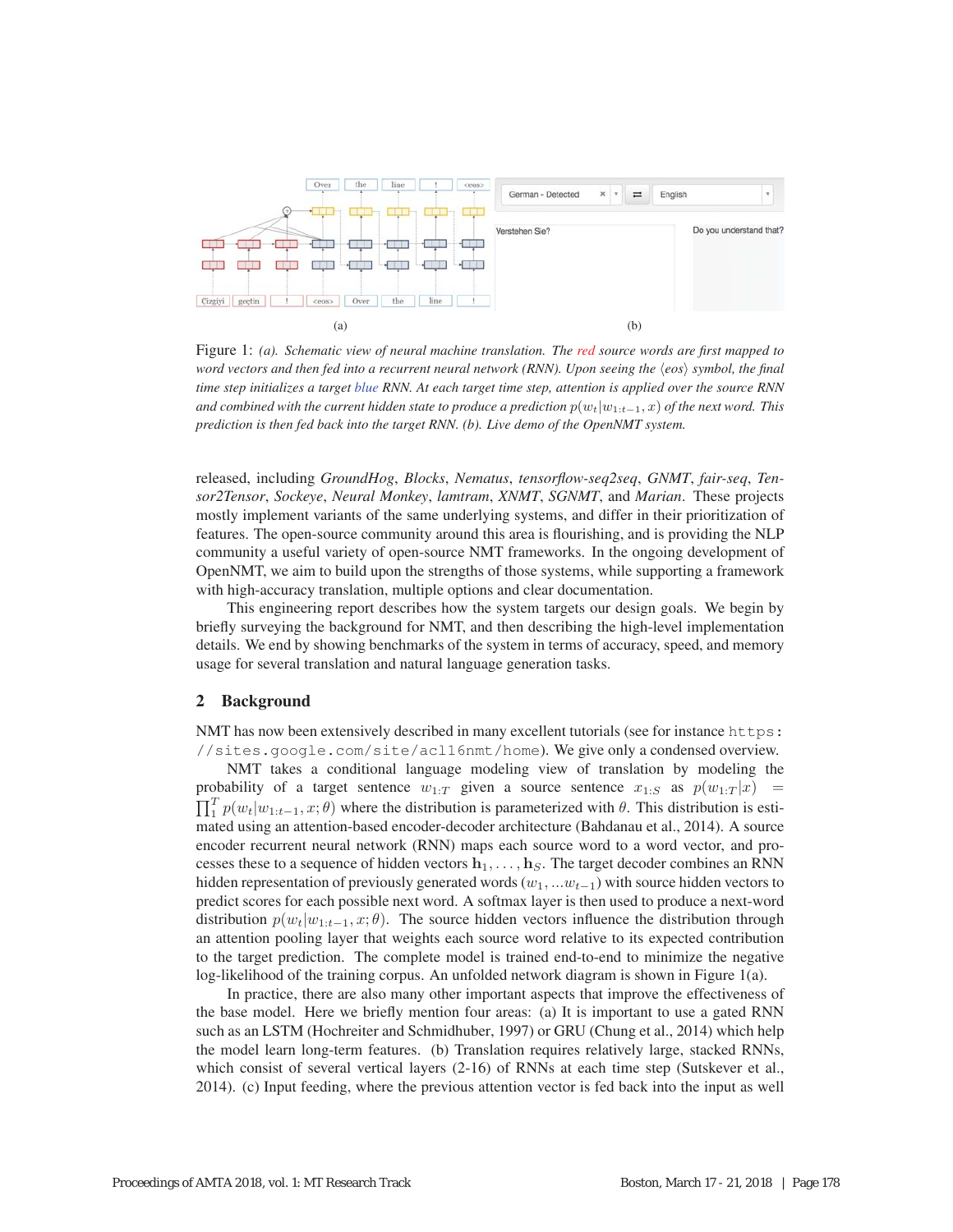as the predicted word, has been shown to be quite helpful for machine translation (Luong et al., 2015a). (d) Test-time decoding is done through *beam search* where multiple hypothesis target predictions are considered at each time step. Implementing these correctly can be difficult, which motivates their inclusion in a NMT framework.

## 3 Implementation

OpenNMT is a community of projects supporting easy adoption neural machine translation. At the heart of the project are libraries for training, using, and deploying neural machine translation models. The system was based originally on *seq2seq-attn*, which was rewritten for ease of efficiency, readability, and generalizability. The project supports vanilla NMT models along with support for attention, gating, stacking, input feeding, regularization, copy models, beam search and all other options necessary for state-of-the-art performance.

OpenNMT has currently three main implementations. All of them are actively maintained:

- *OpenNMT-lua* The original project developed in Torch 7. Full-featured, optimized, and stable code ready for quick experiments and production.
- *OpenNMT-py* An OpenNMT-lua clone using PyTorch. Initially created by by Adam Lerer and the Facebook AI research team as an example, this implementation is easy to extend and particularly suited for research.
- *OpenNMT-tf* An implementation following the style of TensorFlow. This is a newer project focusing on large scale experiments and high performance model serving using the latest TensorFlow features.

OpenNMT is developed completely in the open on GitHub at (http://github.com/ opennmt) and is MIT licensed. The initial release has primarily contributions from SYS-TRAN Paris, the Harvard NLP group and Facebook AI research. Since official beta release, the project (OpenNMT-lua, OpenNMT-py and OpenNMT-tf) has been starred by over 2500 users in total, and there have been over 100 outside contributors. The project has an active forum for community feedback with over five hundred posts in the last two months. There is also a live demonstration available of the system in use (Figure 1(b)).

One often overlooked benefit of NMT compared to SMT is its relative compactness. OpenNMT-lua including preprocessing and model variants is roughly 16K lines of code, the PyTorch version is less than 4K lines and Tensorflow version has around 7K lines. For comparison the Moses SMT framework including language modeling is over 100K lines. This makes our system easy to completely understand for newcomers. Each project is fully self-contained depending on minimal number of external libraries and also includes some preprocessing, visualization and analysis tools.

### 4 Design Goals

#### 4.1 System Efficiency

As NMT systems can take from days to weeks to train, training efficiency is a paramount concern. Slightly faster training can make the difference between plausible and impossible experiments.

Memory Sharing & Sharding When training GPU-based NMT models, memory size restrictions are the most common limiter of batch size, and thus directly impact training time. Neural network toolkits, such as Torch, are often designed to trade-off extra memory allocations for speed and declarative simplicity. For OpenNMT, we wanted to have it both ways,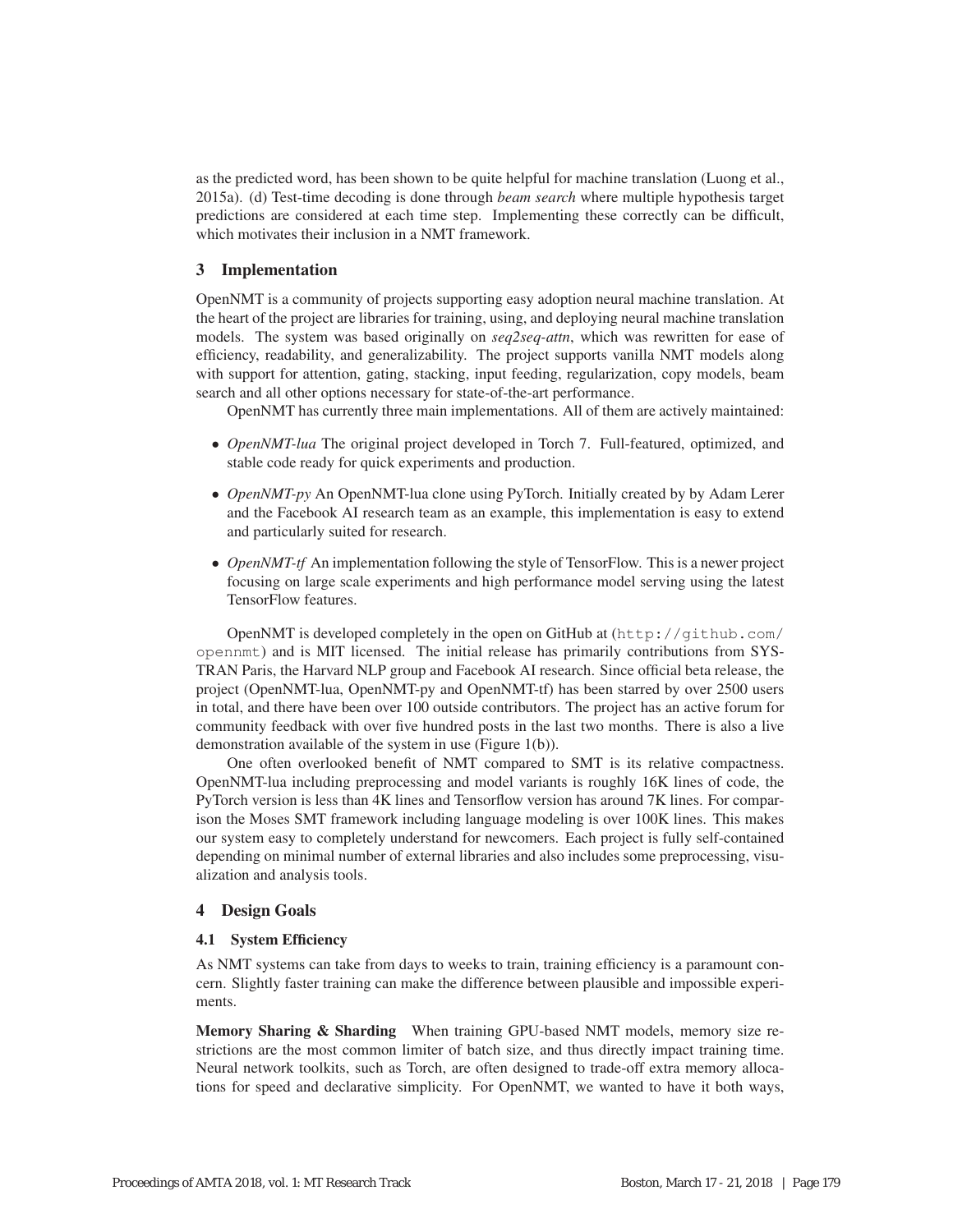

Figure 2: *Schematic overview of OpenNMT-py code*

and so we implemented an external memory sharing system that exploits the known time-series control flow of NMT systems and aggressively shares the internal buffers between clones. The potential shared buffers are dynamically calculated by exploration of the network graph before starting training. In practical use, aggressive memory reuse provides a saving of 70% of GPU memory with the default model size. For OpenNMT-py, we implemented a sharding mechanism both for data loading to enable training on extremely large datasets that cannot fit into memory, and for back-propagation to reduce memory footprints during training.

Multi-GPU OpenNMT additionally supports multi-GPU training using data parallelism. Each GPU has a replica of the master parameters and processes independent batches during training phase. Two modes are available: synchronous and asynchronous training (Dean et al., 2012). Experiments with 8 GPUs show a  $6\times$  speed up in per epoch, but a slight loss in training efficiency. When training to similar loss, it gives a  $3.5\times$  total speed-up to training.

C/Mobile/GPU Translation Training NMT systems requires significant code complexity to facilitate fast back-propagation-through-time. At deployment, the system is much less complex, and only requires (i) forwarding values through the network and (ii) running a beam search that is much simplified compared to SMT. OpenNMT includes several different translation deployments specialized for different run-time environments: a batched CPU/GPU implementation for very quickly translating a large set of sentences, a simple single-instance implementation for use on mobile devices, and a specialized C implementation suited for industrial use.

### 4.2 Modularity for Research

A secondary goal was a desire for code readability and extensibility. We targeted this goal by explicitly separating training, optimization and different components of the model, and by including tutorial documentation within the code. A schematic overview of our data structures in OpenNMT-py is shown in Figure 2. We provide users with simple interfaces *preprocess*, *train* and *translate*, which only require source/target files as input, while we provide a highly modularized library for advanced users. Each module in the library is highly customizable and configurable with multiple ready-for-use features. Advanced users can access the modules directly through a library interface to construct and train variant of the standard NMT setup.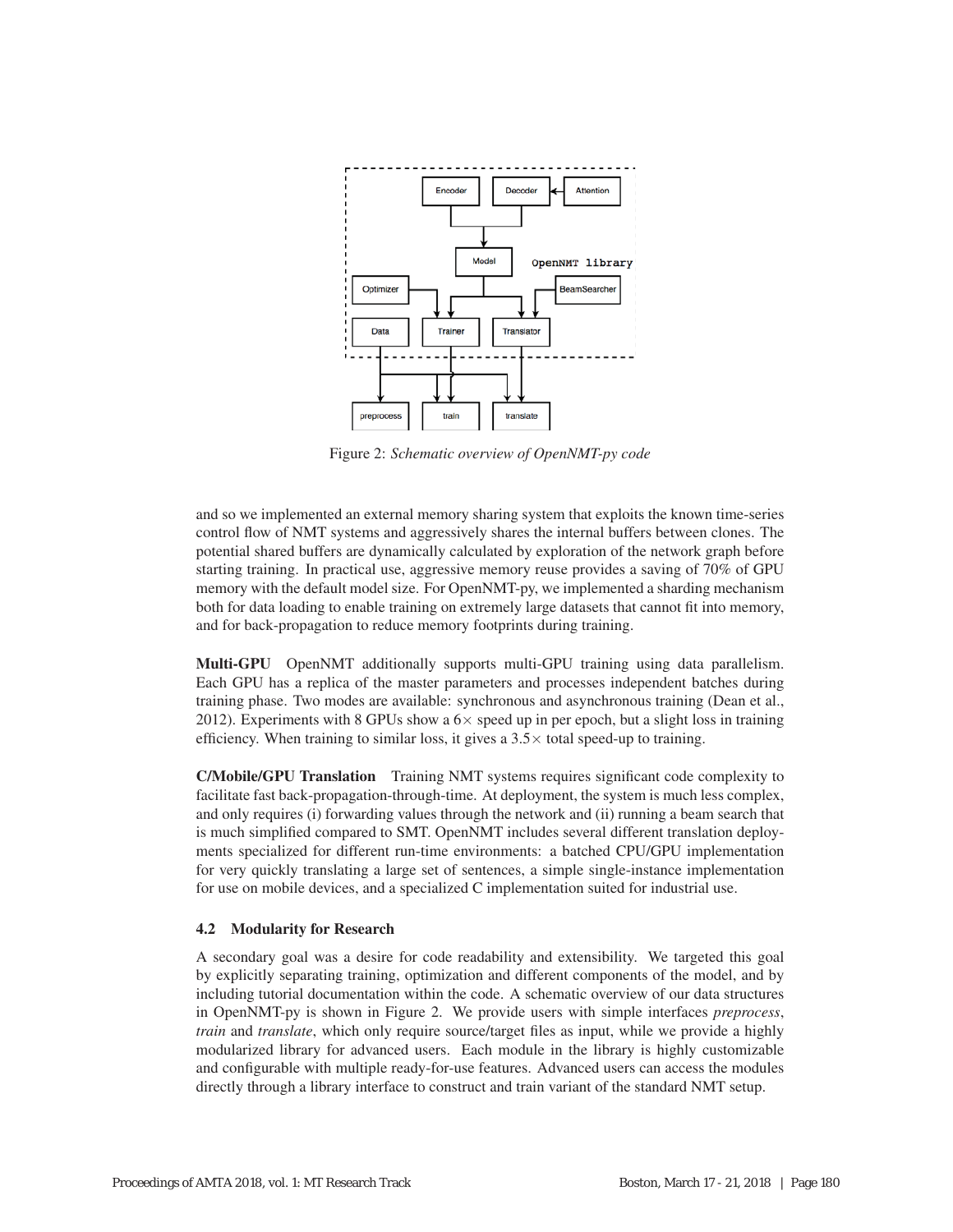| System                       | BLEU-cased |
|------------------------------|------------|
| uedin-nmt-ensemble           | 28.3       |
| LMU-nmt-reranked-wmt17-en-de | 27.1       |
| SYSTRAN-single (OpenNMT)     | 26.7       |

Table 1: *Top 3 on English-German* newstest2017 *WMT17.*

| System         | Speed tok/sec BLEU |              |       | System |             | newstest14                  | newstest17               |
|----------------|--------------------|--------------|-------|--------|-------------|-----------------------------|--------------------------|
|                | Train              | <b>Trans</b> |       |        | seq2seq     | 22.19                       | $\overline{\phantom{a}}$ |
| <b>Nematus</b> | 3221               | 2.52         | 18.25 |        | Sockeye     | $\overline{\phantom{a}}$    | 25.55                    |
| <b>ONMT</b>    | 5254               | 457          | 19.34 |        | <b>ONMT</b> | 23.23 [19.34] 25.06 [22.69] |                          |

Table 2: *Performance results for EN*→*DE on WMT15 tested on newstest2014. Both systems 2x500 RNN, embedding size 300, 13 epochs, batch size 64, beam size 5. We compare on a 32k BPE setting.*

Table 3: *OpenNMT's performance as reported by Britz et al. (2017) and Hieber et al. (2017) (bracketed) compared to our best results. ONMT used 32k BPE, 2-layers bi-RNN of 1024, embedding size 512, dropout 0.1 and max length 100.*

Extensible Data, Models, and Search In addition to plain text, OpenNMT also supports different input types including models with discrete features (Sennrich and Haddow, 2016), models with non-sequential input such as tables, continuous data such as speech signals, and multi-dimensional data such as images. To support these different input modalities the library implements image encoder (Xu et al., 2015; Deng et al., 2017) and audio encoders (Chan et al., 2015). OpenNMT implements various attention types including general, dot product, and concatenation (Luong et al., 2015a; Britz et al., 2017). This also includes recent extensions to these standard modules such as the copy mechanism (Vinyals et al., 2015; Gu et al., 2016), which is widely used in summarization and generation applications.

The newer implementations of OpenNMT have also been updated to include support for recent innovations in non-recurrent translation models. In particular recent support has been added for convolution translation (Gehring et al., 2017) and the attention-only transformer network (Vaswani et al., 2017).

Finally, the translation code allows for user customization. In addition to out-of-vocabulary (OOV) handling (Luong et al., 2015b), OpenNMT also allows beam search with various normalizations including length and attention coverage normalization (Wu et al., 2016), and dynamic dictionary support for copy/pointer networks. We also provide an interface for customized hypothesis filtering, enabling beam search under various constraints such as maximum number of OOV's and lexical constraints.

Modularity Due to the deliberate modularity of our code, OpenNMT is readily extensible for novel feature development. As one example, by substituting the attention module, we can implement local attention (Luong et al., 2015a), sparse-max attention (Martins and Astudillo, 2016) and structured attention (Kim et al., 2017) with minimal change of code. As another example, in order to get feature-based factored neural translation (Sennrich and Haddow, 2016) we simply need to modify the input network to process the feature-based representation, and the output network to produce multiple conditionally independent predictions.

We have seen instances of this use in published research. In addition to machine translation (Levin et al., 2017; Ha et al., 2017; Ma et al., 2017), researchers have employed OpenNMT for parsing (van Noord and Bos, 2017), document summarization (Ling and Rush, 2017), data-to-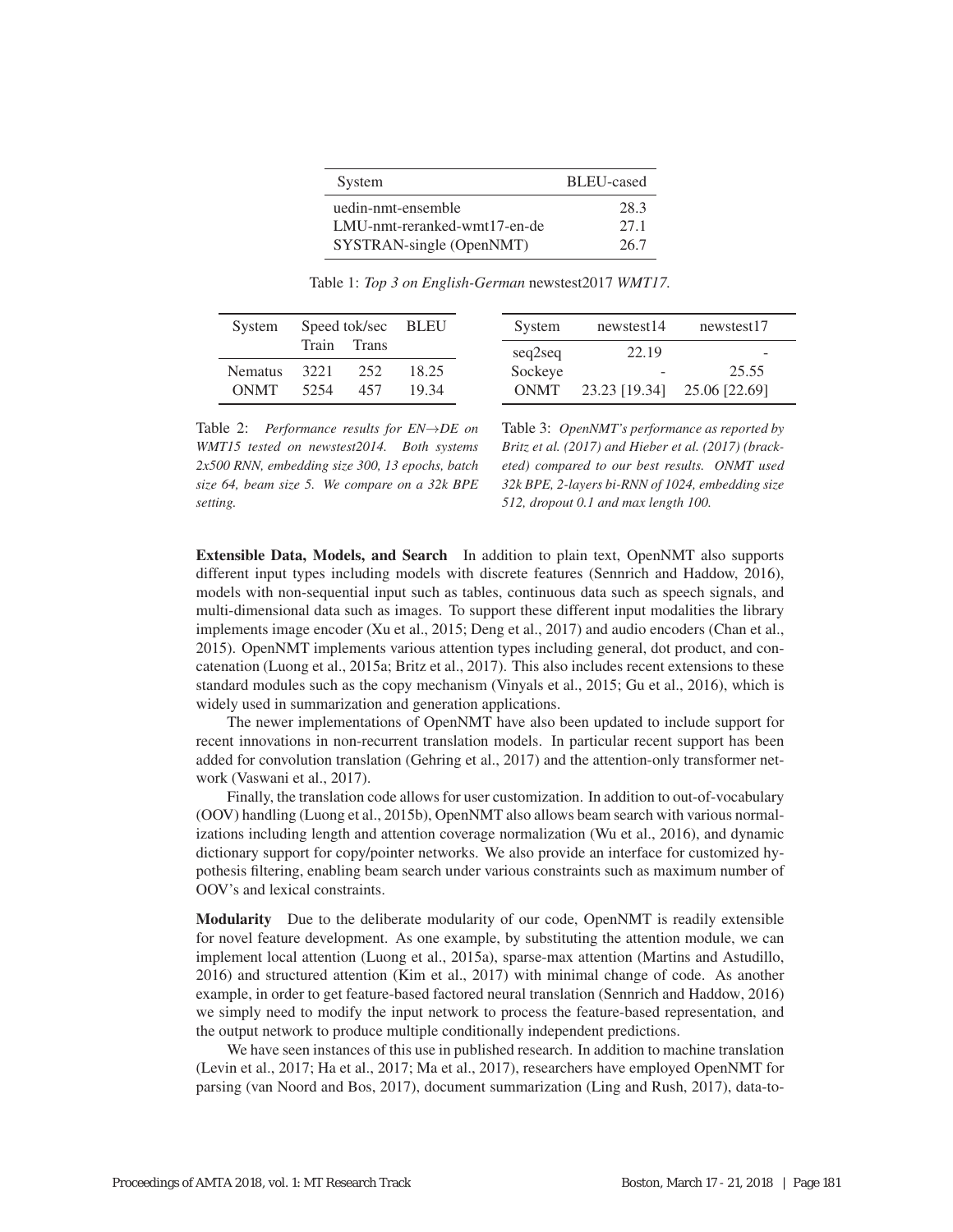| System               | newstest14 | newstest15 | System           | newstest14 | newstest17 |
|----------------------|------------|------------|------------------|------------|------------|
| <b>GNMT</b> 4 layers | 23.7       | 26.5       | T <sub>2</sub> T | 27.3       | 27.8       |
| <b>GNMT 8 layers</b> | 24.4       | 27.6       | <b>ONMT T2T</b>  | 26.8       | 28.0       |
| <b>WMT</b> reference | 20.6       | 24.9       | GNMT (rnn)       | 24.6       | -          |
| <b>ONMT</b>          | 23.2       | 26.0       | $ONMT$ (rnn)     | 23.2       | 25.1       |

Table 4: *Comparison with GNMT on EN*→*DE. ONMT used 2-layers bi-RNN of 1024, embedding size 512, dropout 0.1 and max length 100.*

Table 5: *Transformer Results on English-German newstest14 and newstest17. We use 6-layer transformer with model size of 512.*

document (Wiseman et al., 2017; Gardent et al., 2017), and transliteration (Ameur et al., 2017), to name a few of many applications.

Additional Tools OpenNMT packages several additional tools, including: 1) reversible tokenizer, which can also perform Byte Pair Encoding (BPE) (Sennrich et al., 2015); 2) loading and exporting word embeddings; 3) translation server which enables showcase results remotely; and 4) visualization tools for debugging or understanding, such as beam search visualization, profiler and TensorBoard logging.

## 5 Experiments

OpenNMT achieves competitive results against other systems, e.g. in the recent WMT 2017 translation task, it won third place in English-German translation with a single model as shown in Table 1. The system is also competitive in speed as shown in Table 2. Here we compare training and test speed to the publicly available *Nematus* system<sup>1</sup> on English-to-German ( $EN\rightarrow DE$ ) using the WMT2015<sup>2</sup> dataset.

We have found that OpenNMT's default setting is useful for experiments, but not optimal for large-scale NMT. This has been a cause of poor reported performance in other default comparisons by Britz et al. (2017) and Hieber et al. (2017). We trained models with our best effort to conform to their settings and report our results in Table 3, which shows comparable performance with other systems. We suspect that the reported poor performance is due to the fact that our default setting discards sequences of length greater than 50, which is too short for BPE. Moreover, while the reported poor performance was obtained by training with ADAM, we find that training with (the default) SGD with learning rate decay is generally better.

We also compare OpenNMT with the *GNMT* (Wu et al., 2016) model in Table 4. Vaswani et al. (2017) have established a new state-of-the-art with the Transformer model. We have also implemented this in our framework, and compare it with *Tensor2Tensor* (T2T) in Table 5. (These experiments are run on a modified version of WMT 2017, namely News Comm v11 instead of v12, and no Rapid 2016.)

Additionally we have found interest from the community in using OpenNMT for language geneation tasks like sentence document summarization and dialogue response generation, among others. Using OpenNMT, we were able to replicate the sentence summarization results of Chopra et al. (2016), reaching a ROUGE-1 score of 35.51 on the Gigaword data. We have also trained a model on 14 million sentences of the OpenSubtitles data set based on the work Vinyals and Le (2015), achieving comparable perplexity. Many other models are at http://opennmt.net/Models-py and http://opennmt.net/Models.

<sup>1</sup>https://github.com/rsennrich/nematus Comparison with OpenNMT/Nematus github revisions 907824/75c6ab1

<sup>2</sup>http://statmt.org/wmt15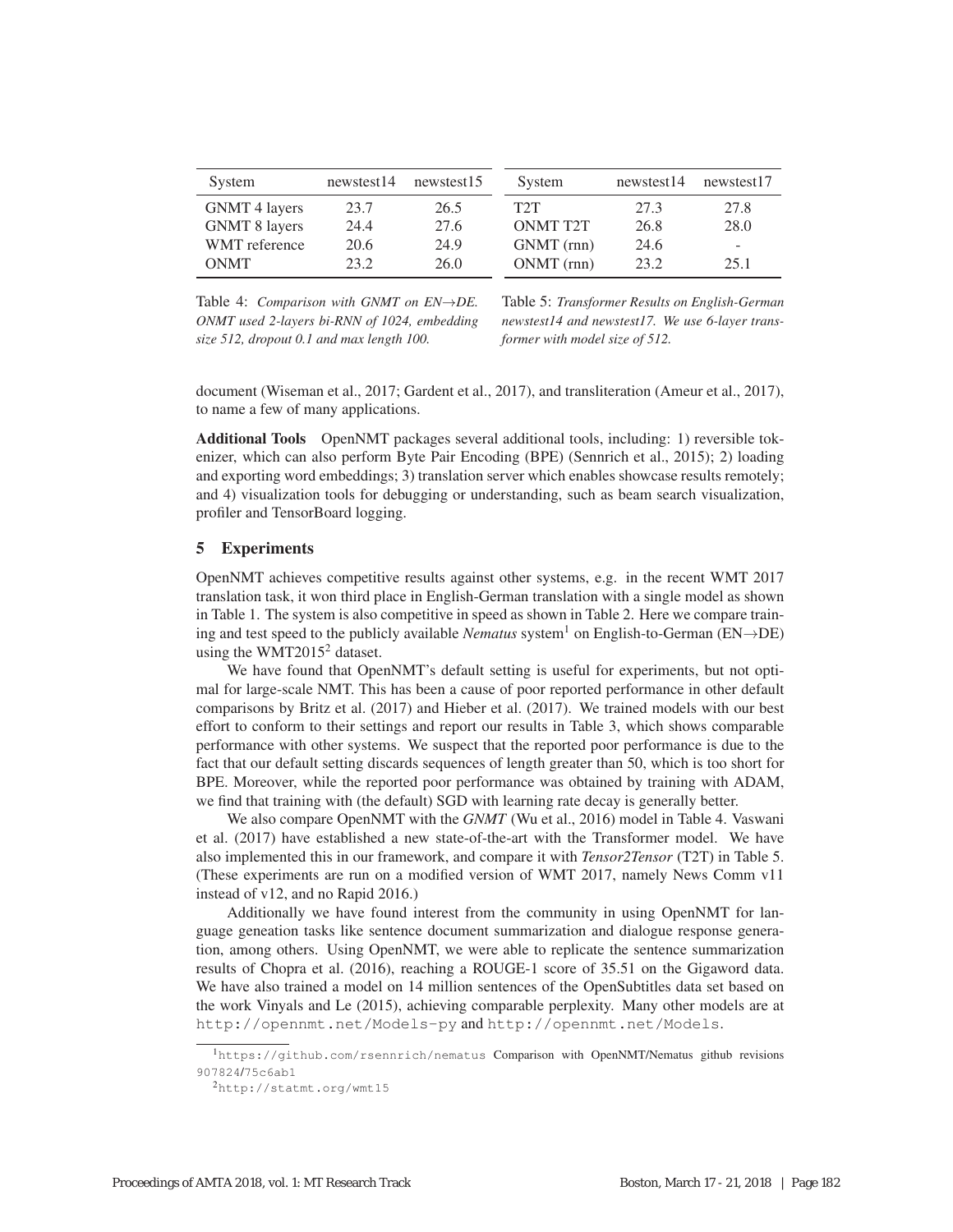#### **References**

- Ameur, M. S. H., Meziane, F., and Guessoum, A. (2017). Arabic machine transliteration using an attention-based encoder-decoder model. *Procedia Computer Science*, 117:287–297.
- Bahdanau, D., Cho, K., and Bengio, Y. (2014). Neural Machine Translation By Jointly Learning To Align and Translate. In *ICLR*, pages 1–15.
- Britz, D., Goldie, A., Luong, T., and Le, Q. (2017). Massive exploration of neural machine translation architectures. *arXiv preprint arXiv:1703.03906*.
- Chan, W., Jaitly, N., Le, Q. V., and Vinyals, O. (2015). Listen, attend and spell. *CoRR*, abs/1508.01211.
- Cho, K., van Merrienboer, B., Gulcehre, C., Bahdanau, D., Bougares, F., Schwenk, H., and Bengio, Y. (2014). Learning Phrase Representations using RNN Encoder-Decoder for Statistical Machine Translation. In *Proc of EMNLP*.
- Chopra, S., Auli, M., and Rush, A. M. (2016). Abstractive sentence summarization with attentive recurrent neural networks. *Proceedings of NAACL-HLT16*, pages 93–98.
- Chung, J., Gulcehre, C., Cho, K., and Bengio, Y. (2014). Empirical evaluation of gated recurrent neural networks on sequence modeling. *arXiv preprint arXiv:1412.3555*.
- Crego, J., Kim, J., and Senellart, J. (2016). Systran's pure neural machine translation system. *arXiv preprint arXiv:1602.06023*.
- Dean, J., Corrado, G., Monga, R., Chen, K., Devin, M., Mao, M., Senior, A., Tucker, P., Yang, K., Le, Q. V., et al. (2012). Large scale distributed deep networks. In *Advances in neural information processing systems*, pages 1223–1231.
- Deng, Y., Kanervisto, A., Ling, J., and Rush, A. M. (2017). Image-to-markup generation with coarse-tofine attention. In *International Conference on Machine Learning*, pages 980–989.
- Dyer, C., Weese, J., Setiawan, H., Lopez, A., Ture, F., Eidelman, V., Ganitkevitch, J., Blunsom, P., and Resnik, P. (2010). cdec: A decoder, alignment, and learning framework for finite-state and context-free translation models. In *Proceedings of the ACL 2010 System Demonstrations*, pages 7–12. Association for Computational Linguistics.
- Gardent, C., Shimorina, A., Narayan, S., and Perez-Beltrachini, L. (2017). The webnlg challenge: Generating text from rdf data. In *Proceedings of the 10th International Conference on Natural Language Generation*, pages 124–133.
- Gehring, J., Auli, M., Grangier, D., Yarats, D., and Dauphin, Y. N. (2017). Convolutional sequence to sequence learning. *arXiv preprint arXiv:1705.03122*.
- Gu, J., Lu, Z., Li, H., and Li, V. O. (2016). Incorporating copying mechanism in sequence-to-sequence learning. *arXiv preprint arXiv:1603.06393*.
- Ha, T.-L., Niehues, J., and Waibel, A. (2017). Effective strategies in zero-shot neural machine translation. *arXiv preprint arXiv:1711.07893*.
- Hieber, F., Domhan, T., Denkowski, M., Vilar, D., Sokolov, A., Clifton, A., and Post, M. (2017). Sockeye: A toolkit for neural machine translation. *arXiv preprint arXiv:1712.05690*.
- Hochreiter, S. and Schmidhuber, J. (1997). Long short-term memory. *Neural computation*, 9(8):1735– 1780.